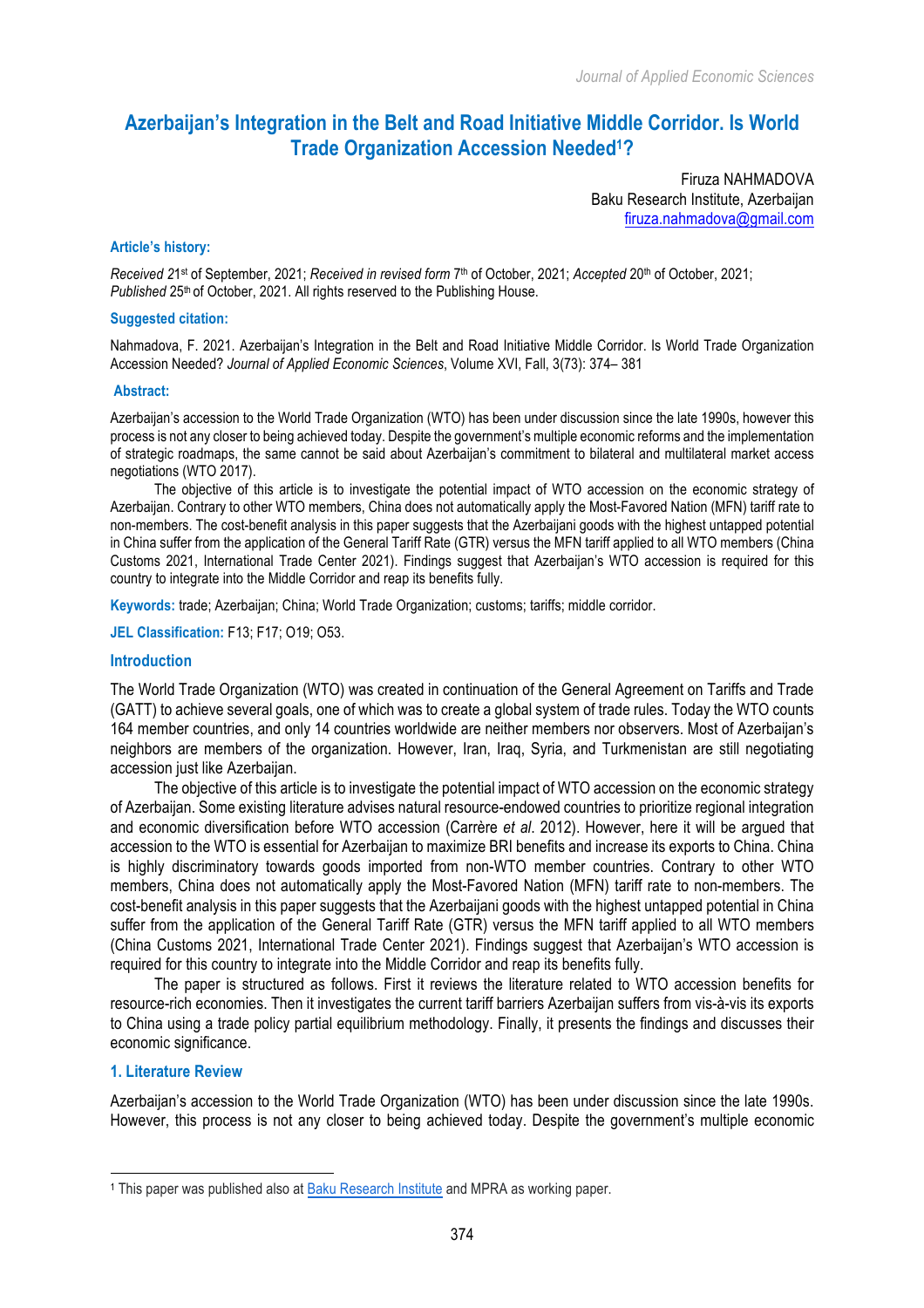reforms and the implementation of strategic roadmaps, Azerbaijan's commitment to bilateral and multilateral market access negotiations is not clear.

Before assessing the effects of a WTO accession on this natural resource-rich country's economy, it is essential to review the features of natural resources. The uneven distribution and scarcity of natural resources make it possible for countries to use them for economic development. However, such endowment in natural resources can bring corruption, a lack of economic diversification, and unstable economies. To use these resources for the sustainable economic development of a country, governments that own these resources need to have a consistent, far-sighted strategy (Venables 2016).

According to the natural resource curse proponents (Auty 1993), resource-rich countries usually have lower economic growth. In this regard, Azerbaijan is different as this country was one of the highest growing economies from the mid-2000s to the mid-2010s. Despite 90% of Azerbaijan's Gross Domestic Product (GDP) being related to oil-and-gas sectors and a high dependency on natural resource exports, this country could leverage these resources for its economic diversification.

While being resource-rich does not seem to automatically lead to poor economic development, oil- and gasdependent economies are known to be unstable due to factors such as the high price fluctuation of these commodities and the subsequent uncertainty engendered (Frankel 2010). Figure 1 below demonstrates how the GDP growth of Azerbaijan relates to the development of the oil-and-gas sectors, especially during the economic boom from 2004 to 2014. Economic growth engendered by high commodity prices is expected in resource-rich countries, making them more affected by external shocks. The period after 2015 are the result of low oil prices that heavily impacted the Azerbaijani economy.



#### Figure 1. Economic Growth and Development Periods in Azerbaijan, 1991–2018

*Source*: Asian Development Bank staff estimates based on databases of Azerbaijan's State Statistics Committee and United Nations Statistical Division 2019.

Due to the uncertainty related to Azerbaijan's endowment in natural resources, the country's possible gains from a WTO accession could be affected. Indeed, the effects of WTO accession on international trade and a country's economic growth are under debate. There is an asymmetry in the effects depending on specific characteristics of the studied country such as: developed or developing, emerging or not, resource-poor, or resource-rich.

Moreover, there is a latecomer effect on the bargaining power of a country seeking to become a WTO member (Pelc 2011). The latecomer disadvantage is present at two levels. The first is related to the terms of accession. Contrary to early adopters, latecomer countries' bargaining power is lower, and the terms can initially be disadvantageous to the new member. The second disadvantage is related to the costs of adhering to the international quality standards. Despite this being a costly initiative, in the long term, it enables the exports of said country to be more competitive, thus, driving economic development.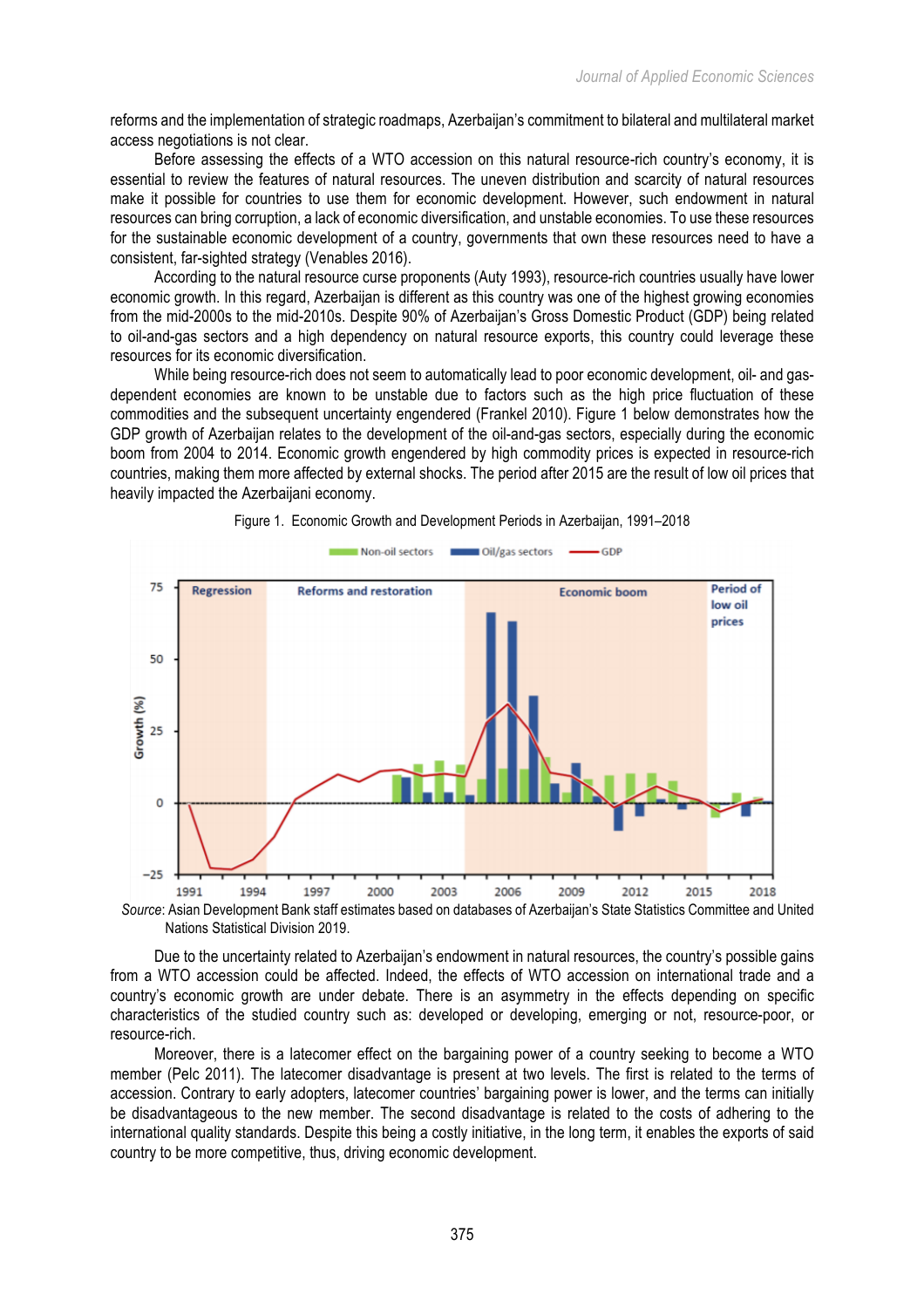WTO accession did not impact overall exports of non-emerging resource-rich countries, precisely because of a lack of export diversification and competitiveness. As a result, resource-rich countries with low economic growth turn towards regional cooperation instead of international. This fact in its turn suggests that for non-emerging resource-rich countries such as Azerbaijan, regional integration can act as a first step towards increased productivity and competitiveness outside of the natural resource sectors before they can fully benefit from WTO accession.

However, regional integration has its own set of issues. For example, preferential trade agreements (PTAs) signed with resource-poor countries create trade diversion; Azerbaijan would suffer more as a resource-rich importer and see an increase in non-resource exports (Venables 2011). Tariff preferences introduced with such PTAs would create some trade opportunities for the resource-poor country thanks to the privileged access to the resource-rich country's market and imports the natural resources at a lower rate. The resource-rich country continues exporting natural resources to the world while substituting certain imports from the resource-poor country (Carrère *et al.* 2012). This analytical setup explains why resource-rich countries are generally not initiating regional integration plans as tariff revenue decreases in the importing resource-rich country and increases trade surplus in the resource-poor one.

A simple analysis of economic and political news suggests that the Azerbaijani government sees purpose in regional integration by participating in different international projects. More specifically, infrastructure projects have been carried out on land and sea. However, it is the oil-and-gas industry that has most benefitted from these projects. The Baku-Tbilisi Railway, the Baku-Tbilisi-Erzurum, and Baku-Tbilisi-Ceyhan pipelines, or the Trans-Anatolian Natural Gas pipeline that targeted better market access to new oil-and-gas markets.

Some efforts have been made towards trade liberalization. Several free trade agreements (FTAs) have been signed during recent years. In the last decade, Azerbaijan has shown interest in becoming a transit point between East and West thanks to Turkey's Middle Corridor in the Chinese Belt and Road Initiative.

However, as of 2021, Azerbaijan has a very narrow list of FTAs in place, with only ten countries in total. The lack of regional and international integration and the lack of commitment to become part of the WTO might be the main challenge for Azerbaijan. Some research already suggests that China's accession to the WTO has had positive effects on the post-accession growth in resource-rich countries as WTO market access agreements made it more appeal in gas an oil-and-gas provider (Andersen *et al.* 2013). Joining the WTO and thus benefiting from the MFNrate could help Azerbaijan's trade relations with China.

### **2. Methodology**

The trade creation effect of a tariff reduction on Azerbaijani exports to China will be assessed using a Partial Equilibrium Model. The calculations done in this research follow the example of the World Integrated Trade Solutions (WITS) SMART Model (Jammes and Olarreaga 2005) and are based on the Armington assumption that assumes all imports to be imperfect substitutes of each other no matter the country of import. As a result, the import demand elasticity is fixed at 1.51 as per the SMART Model default substitution elasticity.

The formula for the total trade creation is as follows:

$$
TC_k = \sum_{i=1}^{n} TC_k^i = \sum_{i=1}^{n} \varepsilon_k M_k^i P_k^i \frac{\Delta t_k^i}{1 + t_k^i}
$$
 (1)

*where:*  $T C k$  is the total trade created for a good (k),  $\Delta t$  is the change in tariff rate for good (k) imported from Azerbaijan,  $\epsilon k$  is the import demand elasticity of good (k), and M is the trade value of the good (k).

For this study, the WITS tariff database is not applicable as the data does not account for China not applying the MFN rate to non-WTO-members. The tariff data was scraped from the E-To-China website approved by the General Administration of Customs of the People's Republic of China. The trade data is available at the Harmonized System (HS) 12-digit level. However, the average tariff rates were calculated only at the 2- and 4-digit level. Finally, the 2020 bilateral trade data used in the calculations was collected from the United Nations COMTRADE database.

It must be noted that the Partial Equilibrium model uses the current trade value in its' formula. For most categories of goods, there is no trade creation effect as Azerbaijan only exported 37 out of the 99 2-digit level product categories in 2020. For the goods that do not have a trade value for 2020, the model returns 0.

Another limitation of this methodology is the lack of coverage of other factors that can affect trade. Partial equilibrium analysis is only the first step in the assessment of tariff liberalization's impact on trade. The main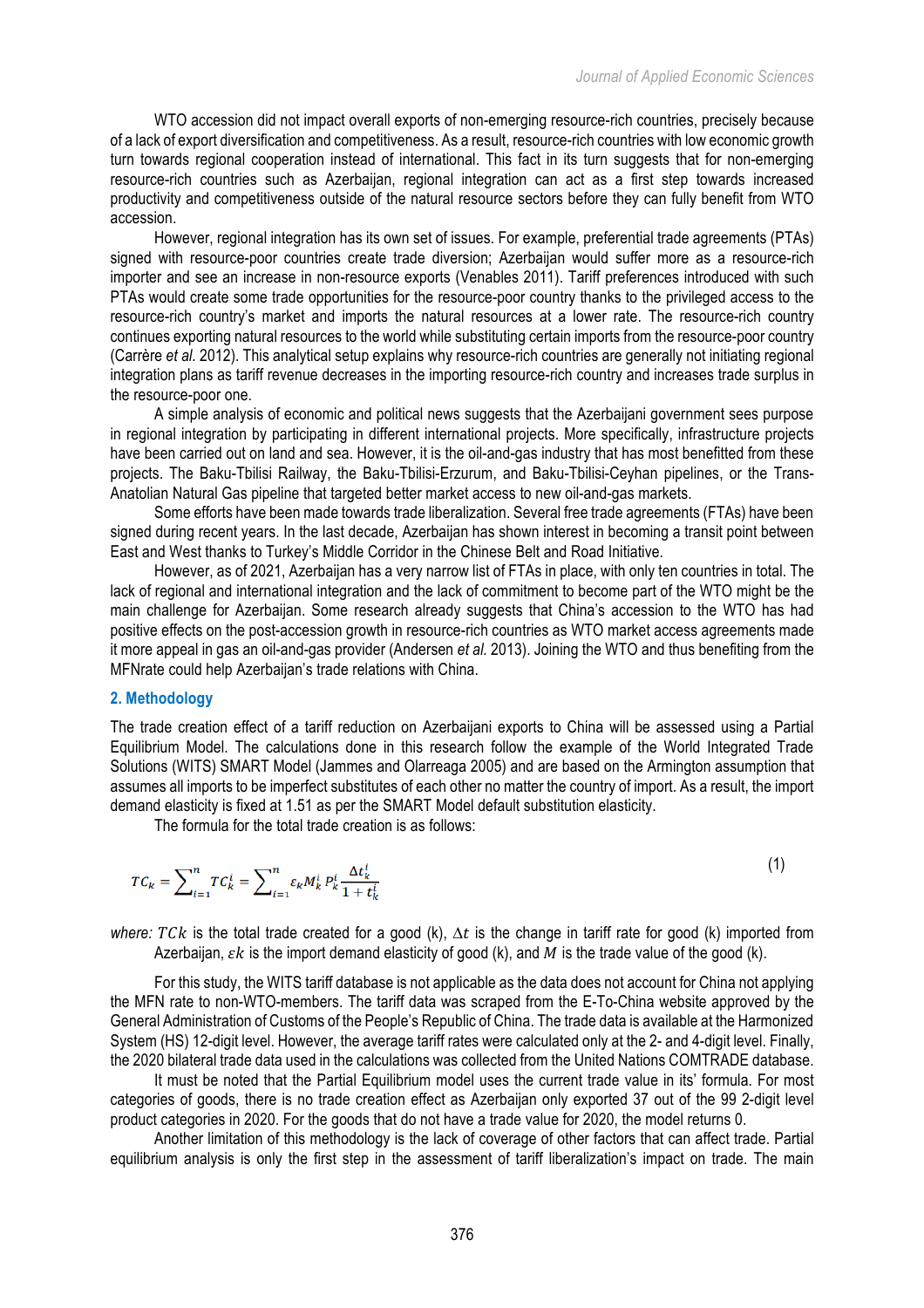advantage of such an analysis is its simplicity in responding to trade policy changes making it a valuable tool in 'first-order' responses for trade policymakers (Laborde and Tokgoz 2013).

## **3. Findings**

# 3.1. Trade Creation Effect

Table 1 shows the 2-digit level goods categories with the highest trade creation effect in US dollars. As expected, the product categories that would benefit most from the tariff cut engendered by a WTO accession are mineral fuels, plastics, and organic or inorganic chemicals. However, other categories appear at the top of this ranking: animal products (4<sup>th</sup>), gums and resins (6<sup>th</sup>), beverages (9<sup>th</sup>), as well as preparations of vegetables and fruits (11<sup>th</sup>).

| Rank | $HS-2$ | <b>Category</b>                                        | <b>GTR</b> rate | <b>MFN</b> rate | <b>Trade effect</b> |  |
|------|--------|--------------------------------------------------------|-----------------|-----------------|---------------------|--|
|      | 27     | Mineral fuels, mineral oils                            | 24%             | 6%              | \$332,447,652.88    |  |
| 2    | 39     | Plastics                                               | 45%             | 7%              | 28,501,468.60       |  |
| 3    | 28     | Inorganic chemicals                                    | 30%             | 5%              | 866,887.93<br>\$    |  |
| 4    | 05     | Animal originated products                             | 50%             | 11%             | \$<br>811,529.24    |  |
| 5    | 29     | Organic chemicals                                      | 29%             | 5%              | \$<br>656,941.63    |  |
| 6    | 13     | Lac; gums, resins and other                            | 61%             | 10%             | \$<br>433,277.75    |  |
| 7    | 38     | Chemical products                                      | 32%             | 7%              | \$<br>356,612.98    |  |
| 8    | 90     | Optical, photographic, medical or surgical instruments | 55%             | 7%              | \$<br>296,696.40    |  |
| 9    | 22     | Beverages, spirits and vinegar                         | 136%            | 15%             | \$<br>263,401.68    |  |
| 10   | 84     | Nuclear reactors, machinery                            | 28%             | 7%              | \$<br>180,332.81    |  |
| 11   | 20     | Preparations of vegetables, fruit                      | 80%             | 6%              | \$<br>109,605.74    |  |
| 12   | 40     | Rubber and articles thereof                            | 36%             | 11%             | \$<br>81,936.54     |  |
| 13   | 18     | Cocoa and cocoa preparations                           | 46%             | 12%             | \$<br>76,490.62     |  |
| 14   | 85     | Electrical machinery and equipment                     | 36%             | 6%              | \$<br>54,262.09     |  |
| 15   | 12     | Oil seeds and oleaginous fruits                        | 42%             | 8%              | \$<br>40,339.50     |  |

Table 1. Top 15 HS-2 level products with highest trade creation effect (\$)

The mineral fuels and oil category stands to benefit the most with over 92% of the generated 335 million USD trade. Plastic follows with almost 7%. The rest of the 37 categories that increased trade after the simulated tariff liberalization represent only 1.12%. At the 4-digit level, the analysis reveals a similar image where the natural resource-related products stand to create the most trade. Table 2 shows the top 15 goods by highest trade effect in US dollars.

| Rank | $HS-4$ | Category                                                         |     | <b>MFN</b> | <b>Trade effect</b> |
|------|--------|------------------------------------------------------------------|-----|------------|---------------------|
|      |        |                                                                  |     | rate       |                     |
| 1    | 3901   | Polymers of ethylene                                             |     | 7%         | \$23,073,858.07     |
| 2    | 2713   | Petroleum coke, bitumen                                          |     | 7%         | 1,253,188.49        |
| 3    | 3902   | Polymers of propylene                                            |     | 4%         | 1,161,648.38<br>\$  |
| 4    | 2801   | Fluorine, chlorine, bromine and iodine                           |     | 5%         | \$<br>677,409.25    |
| 5    | 0504   | Guts, bladders and stomachs of animals                           |     | 19%        | \$<br>549,101.90    |
| 6    | 2710   | Petroleum oils and oils from bituminous minerals, not crude      |     | 7%         | \$<br>417,153.35    |
| 7    | 1302   | Vegetable saps and extracts; pectic substances, agar-agar        | 70% | 9%         | \$<br>325,575.21    |
| 8    | 2204   | Wine of fresh grapes                                             |     | 20%        | \$<br>88,188.54     |
| 9    | 2009   | Fruit juices and vegetable juices                                |     | 24%        | \$<br>86,075.34     |
| 10   | 2206   | Fermented beverages                                              |     | 40%        | \$<br>65,256.06     |
| 11   | 1806   | Chocolate                                                        |     | 9%         | \$<br>61,771.59     |
| 12   | 1211   | Plants and parts of plants of a kind used primarily in perfumery | 33% | 9%         | \$<br>38,899.41     |
| 13   | 2207   | Ethyl alcohol of an alcoholic strength by volume of 80% vol.     |     | 33%        | \$<br>33,912.42     |
| 14   | 4011   | New pneumatic tires, of rubber                                   |     | 18%        | \$<br>26,741.85     |
| 15   | 3506   | Prepared glues                                                   |     | 9%         | \$<br>17,962.33     |

Table 2. Top 15 HS-4 level products with highest trade creation effect (\$)

While the top 4 goods are mineral fuels and oil, plastics, and inorganic chemicals, the rest of the list shows more variety. The 5<sup>th</sup> product could generate over 549,000 USD in trade, 1302 almost 408,000 USD. Prepared food products also show potential: wines of fresh grapes, fruit and vegetable juices, and fermented beverages could generate over 100,000 USD in trade.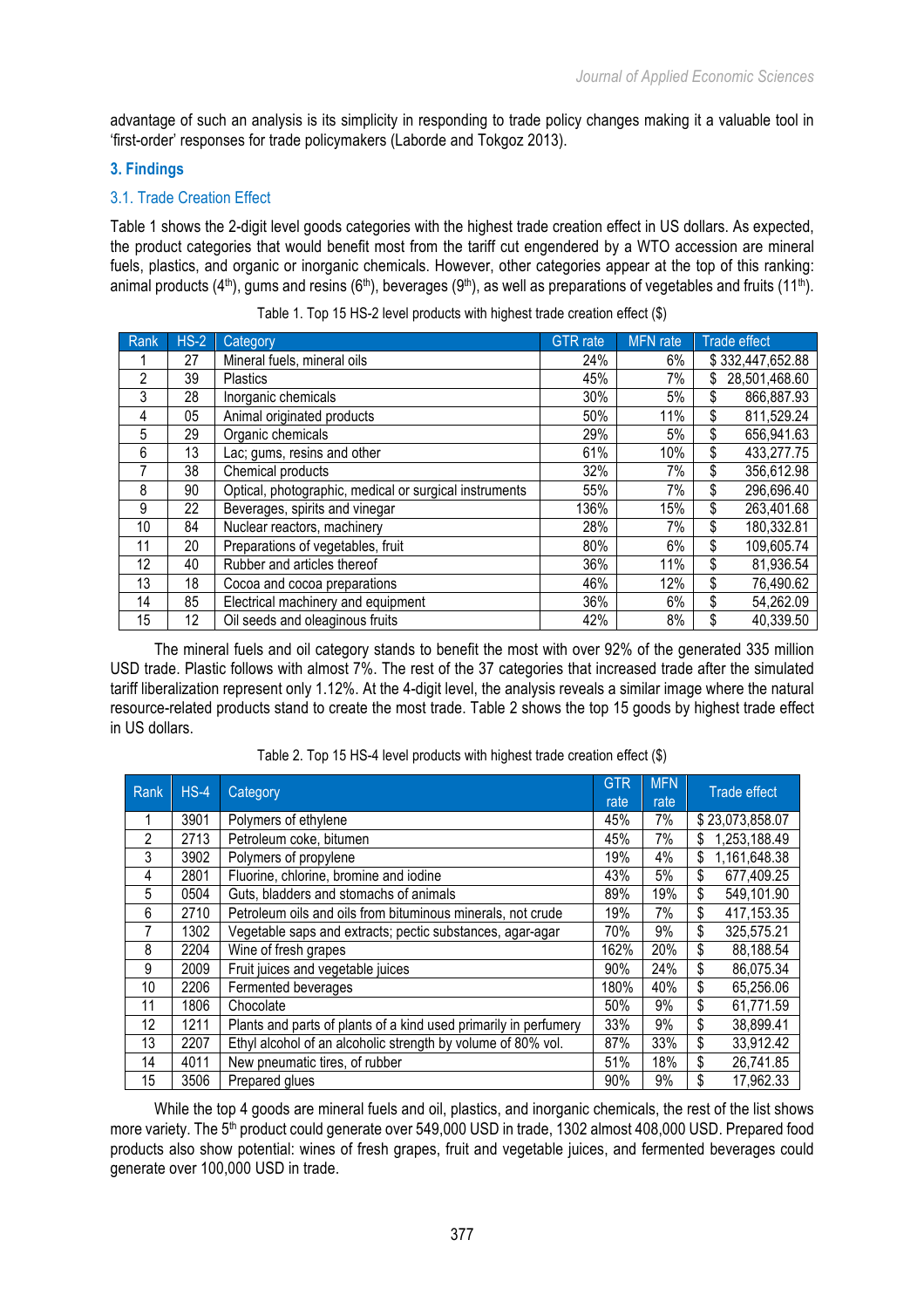

Figure 2. Number of HS-4 products with highest trade effect per industry

From Figure 2, the foodstuffs industry appears most in the top 15 products at the 4-digit level. Together with vegetable and animal products, these industries represent most of the highest-ranking products by trade effect.



Figure 3. Change in Azerbaijani exports to China (USD)





The analysis done in this paper indicates that if Azerbaijan were to become a full member of the WTO and benefit from applying the MFN rate, the overall export value to China could increase by almost 80% (see Figure 3). Figure 4 above shows the same change in export value for 2-digit level product categories other than oil and minerals.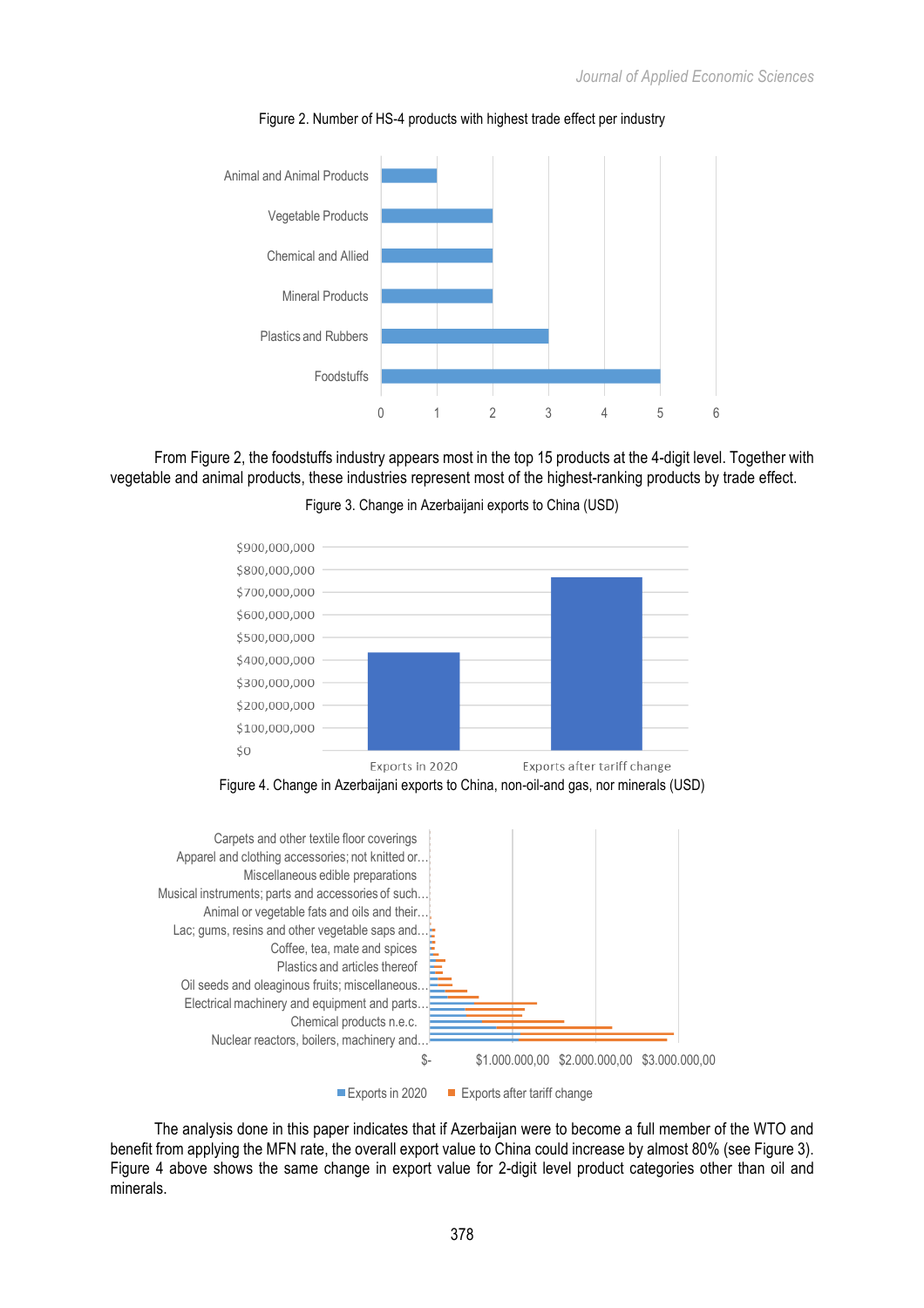## 3.2. Higher Margins and/or Competitiveness for Azerbaijani Exports to China

On top of the trade creation effect, Azerbaijani exports stand to gain margin or competitiveness. If the MFN rates were applied on the exports in 2020, China would have lost a total of \$87,154,180 in tariff revenue. At the same time, Azerbaijani exporters would have paid \$26 million in tariffs instead of the \$113 million paid.

All 37 of the currently exported HS2 level categories stand to gain from the tariff cut. Table 3 below shows which HS2 categories with exports of over \$10,000 in 2020 benefit most from the decrease in tariff barriers.

| Rank | $HS-2$ | Category                                          | Tariff barrier change (%) |
|------|--------|---------------------------------------------------|---------------------------|
|      | 63     | Textiles, made-up articles                        | $-94%$                    |
| 2    | 62     | Apparel and clothing accessories; not knitted or  | $-94%$                    |
| 3    | 20     | Preparations of vegetables, fruit, nuts           | $-93%$                    |
| 4    | 22     | Beverages, spirits and vinegar                    | $-89%$                    |
| 5    | 21     | Miscellaneous edible preparations                 | $-88%$                    |
| 6    | 90     | Optical, photographic, medical or surgical        | $-87%$                    |
|      | 39     | <b>Plastics</b>                                   | $-84%$                    |
| 8    | 13     | Lac; gums, and other                              | $-84%$                    |
| 9    | 28     | Inorganic chemicals; organic and inorganic        | $-83%$                    |
| 10   | 85     | Electrical machinery and equipment                | $-83%$                    |
| 11   | 35     | Albuminoidal substances; modified starches; glues | $-83%$                    |
| 12   | 29     | Organic chemicals                                 | $-83%$                    |
| 13   | 15     | Animal or vegetable fats and oils                 | $-82%$                    |
| 14   | 12     | Oil seeds and oleaginous fruits                   | $-81%$                    |
| 15   | 9      | Coffee, tea, maté and spices                      | $-79%$                    |

Table 3. Top 15 HS-2 level products with highest tariff barrier change (%)

### **4. Discussion**

The goal of this study was to provide arguments for Azerbaijan's WTO accession. While the literature seems to argue that non-emerging, non-diversified resource-rich countries stand to gain more from regional than international integration via accession to the WTO, no study has focused on the case of Azerbaijan specifically.

Considering the already significant investments in BRI-related projects, Azerbaijan should reconsider its current positioning on the WTO. Accession could grant the country a better situation than that of a simple transit point for re-exports from Eastern to Western markets and vice versa.

Currently, Azerbaijani exports are not competitive enough on the Chinese market. One of the reasons being the higher tariff rate applied on these exports. Furthermore, almost all Azerbaijan's Western and Central Asian partners in the Middle Corridor are part of the WTO and benefit from the MFN rates on their exports to China. These two facts make Azerbaijani exports even less appealing to the Chinese market.

The partial equilibrium analysis carried out in this paper suggests that a WTO accession could greatly help with the competitiveness of Azerbaijani exports to China. Mineral fuels (HS 27) will become more competitive in the Chinese market thanks to the 75% decrease in the tariffs paid on exports. Considering China's complicated relationship with South-East Asia, Azerbaijan can use trade diversion in Chinese import demand and act as a new source of energy imports.

In other sectors, the Azerbaijani exporting companies can also use the tariff cut to increase their margin by keeping the same selling price by paying fewer tariffs or decreasing their selling price to become more pricecompetitive for their Chinese customers. The gains in quality competitiveness from the adherence to international standards will also, in the long-term, facilitate Azerbaijani exports to the countries in the immediate region.

As follows from the WTO logic, the increase in competitiveness drives GDP growth (Mobariz 2015). The demand for Azerbaijani products in China increases while the production responds with an increase in the supply of said products. Policymakers should support production to keep the terms favorable for increased international trade.

Furthermore, trade liberalization has been proven to affect economic diversification and higher levels of export complexity. As discussed before, Azerbaijan's economy is heavily reliant on the energy and agricultural sectors. Tariff liberalization can positively affect the country's export basket by incentivizing the export of new products.

Finally, the access to the WTO's Trade Dispute Settlement mechanism will counteract fears of unfair trade practices. The settlement system could give opportunities to protect Azerbaijani exporters from non-economically motivated tariff barriers. Currently, the only way to resolve trade disputes is diplomacy. Such cases have been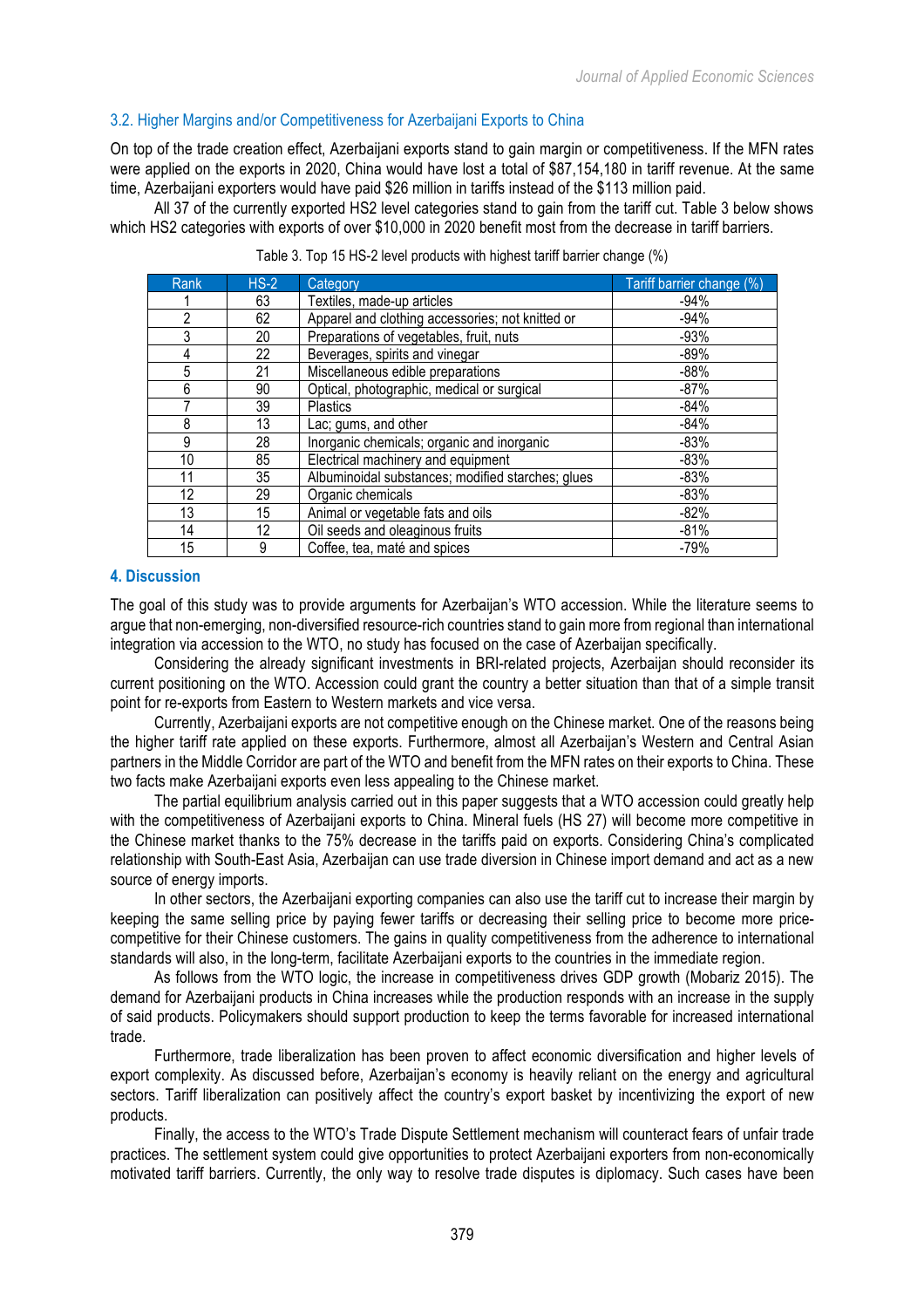common with Russia where the Federal Service for Veterinary and Phytosanitary Supervision (Rosselkhoznadzor) decided to block certain vegetable imports from Azerbaijan. If Azerbaijan was a WTO member, the country could have used the settlement mechanism to protect its agricultural sector against unfairly motivated trade barriers.

However, the effectiveness of this settlement system is also under debate (Reich 2017). Capacity-building is required to ensure that the country's companies can defend their interests at the international level when needed. The inability to identify and assess both tariff and non-tariff barriers (*e.g.,* import quantity limits, higher quality standards) can lead to miscommunication with WTO lawyers (Nottage 2009).

### **Conclusion**

This paper assesses the impact of tariff cuts on Azerbaijani exports to China with Azerbaijan's accession to the WTO. The study suggests that the application of the MFN rate to Azerbaijani exports can double trade with China. More importantly, this paper aims to reassert the importance of diversified trade and international integration in the economic development of Azerbaijan. If this Southern Caucasus country wants to act as not only a transit point for re-exports to Europe and a mere net importer but also increase its exports, WTO accession could help achieving this goal.

Applying this methodology to all WTO-member countries to assess the impact on a global level is not required as most countries apply the MFN rate even to non-members. Further research should focus on assessing other factors that can impact Azerbaijan's economic development if this country were to join the WTO, such as the adherence to international safety and quality requirements.

### **References**

- [1] Andersen, T.B., Barslund, M., Hansen, C.W., Harr, T., Jensen, P.S. 2013. How much did China's WTO accession increase economic growth in resource-rich countries? *CEPS Working Document No. 384*. DOI: https://doi.org/10.1016/j.chieco.2014.05.001
- [2] Carrère, C., Gourdon, J., Olarreaga, M. 2012. Regional integration and natural resources: Who benefits? Evidence from MENA. *International Economics*, 131: .23-41.
- [3] Frankel, J. 2010. The natural resource curse: A survey. *CID Working Paper Series 2010.195*, Harvard University, Cambridge, MA. DOI: https://doi.org/10.3386/w15836
- [4] Jammes, O., Olarreaga, M. 2005. *Explaining SMART and GSIM*. The World Bank. Available at: http://wits.worldbank.org/witsweb/download/docs/explaining\_smart\_and\_gsim.pdf
- [5] Laborde, D., Tokgoz, S. 2013. *Trade policy partial equilibrium model in excel: documentation*. AGRODEP. Available at: http://www.agrodep.org/sites/default/files/Technical\_notes/AGRODEP-TN-07.pdf
- [6] Mobariz, A.S. 2015. Afghanistan's WTO accession: Costs, benefits and post-accession challenges. UNESCAP, Asia-Pacific research and training network on trade. *Working Paper No. 147*. DOI: https://doi.org/10.1177/1391561415621823
- [7] Nottage, H. 2009. Developing countries in the WTO dispute settlement system. University of Oxford, Global Economic Governance Programme (GEG), *Working Paper, No. 2009/4*.
- [8] Pelc, K. 2011. Why do some countries get better WTO accession terms than others? International Organization, 65, (4): 639-672. DOI: https://doi.org/10.1017/S0020818311000257
- [9] Reich, A. 2017. The effectiveness of the WTO dispute settlement system: A statistical analysis. EUI, *Working Paper No. 11*. DOI: https://doi.org/10.2139/ssrn.2997094
- [10] Soukar, L. 2019. Natural resources endowment and WTO. *Journal of Economic Integration,* 34(3): 546-589. DOI: https://doi.org/110.11130/jei.2019.34.3.546
- [11] Venables, A. 2011. *Economic integration in remote resource-rich regions in costs and benefits of economic integration in Asia,* R. Barro and J.W. Lee (Eds) Oxford University Press. DOI: https://doi.org/10.1093/acprof:oso/9780199753987.001.0001
- [12] Venables, A. 2016. Using natural resources for development: Why has it proven so difficult? *The Journal of Economic Perspectives,* 30(1): 161-183. DOI: https://doi.org/10.1257/jep.30.1.161
- \*\*\* COMTRADE Database. 2021. Available at: https://comtrade.un.org/data/